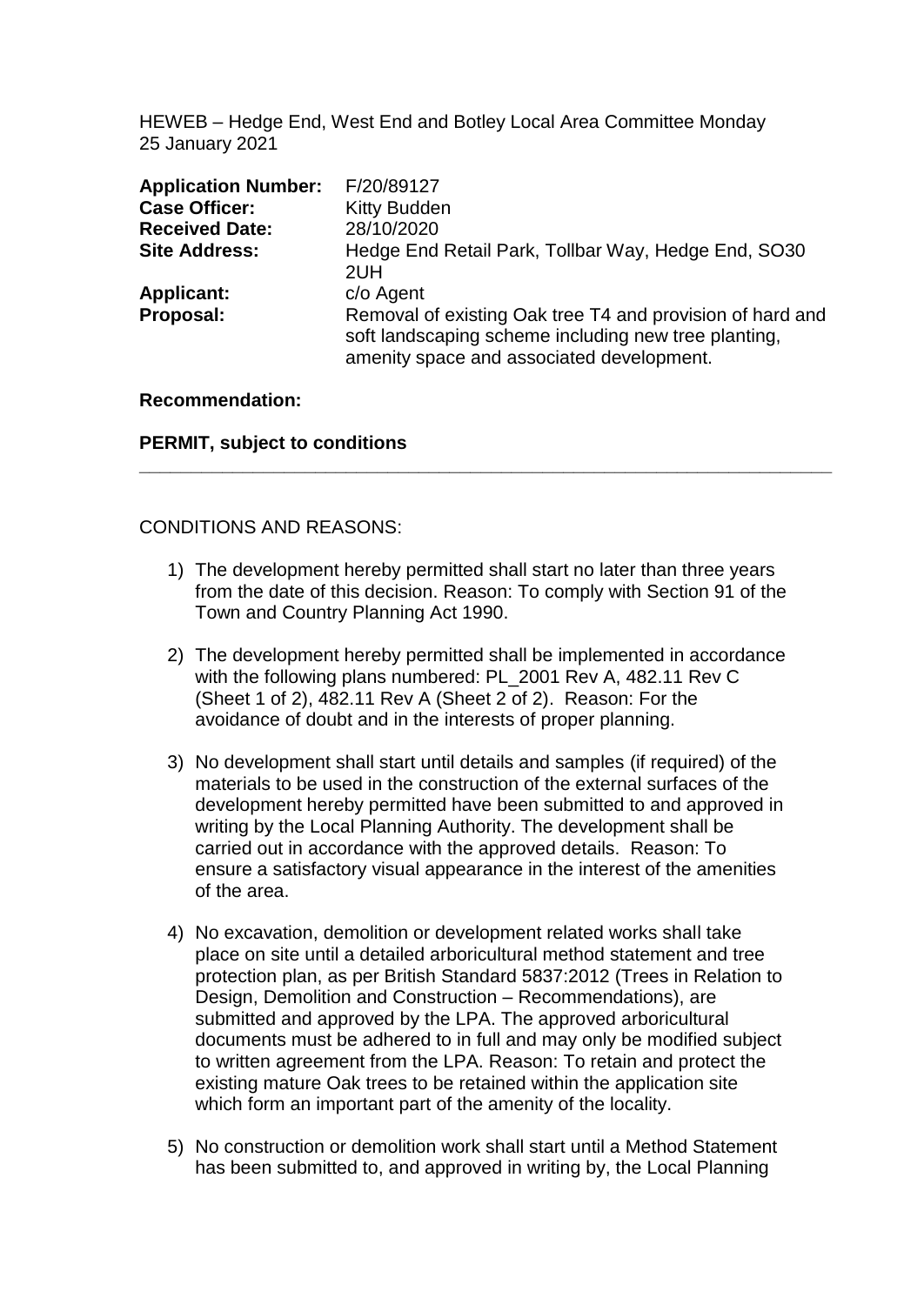Authority. Demolition and construction work shall only take place in accordance with the approved method statement which shall include: a) location of temporary site buildings, compounds, construction material, and plant storage areas used during demolition and construction;

b) arrangements for the routing/ turning of lorries and details for construction traffic access to the site;

c) the arrangements for deliveries associated with all construction works, loading/ unloading of plant & materials and restoration of any damage to the highway.

d) the parking of vehicles of site operatives and visitors; e) measures to prevent mud and dust on the highway during

construction;

f) protection of pedestrian routes during construction; Reason: To limit the impact the development has on the amenity of the locality.

- 6) For a period of no less than 5 years after planting, any trees or plants which are removed, die or become seriously damaged or defective, shall be replaced as soon as is reasonably practicable with others of the same species, size and number as originally approved in the landscaping scheme. Reason: In the interests of the visual amenities of the locality.
- 7) Within three months of the date of this permission, a long-term tree management plan for the 13 no. retained mature Oak trees within this area with particular reference to their historic and ecological value, shall be submitted to, and approved in writing by, the LPA. Reason: To ensure appropriate long-term management and protection of the important Oak trees.

Note to Applicant: In accordance with paragraph 38 of the National Planning Policy Framework (February 2019), Eastleigh Borough Council takes a positive approach to the handling of development proposals so as to achieve, whenever possible, a positive outcome and to ensure all proposals are dealt with in a timely manner.

# **Report:**

1. This application has been referred to Committee because of the level of public interest in the proposed works as set out in this application and the associated tree works application (T/20/89128).

# **Site Characteristics and Character of the Locality**

2. The site comprises part of the forecourt of the former Homebase store located within the retail park known as Hedge End Retail Park.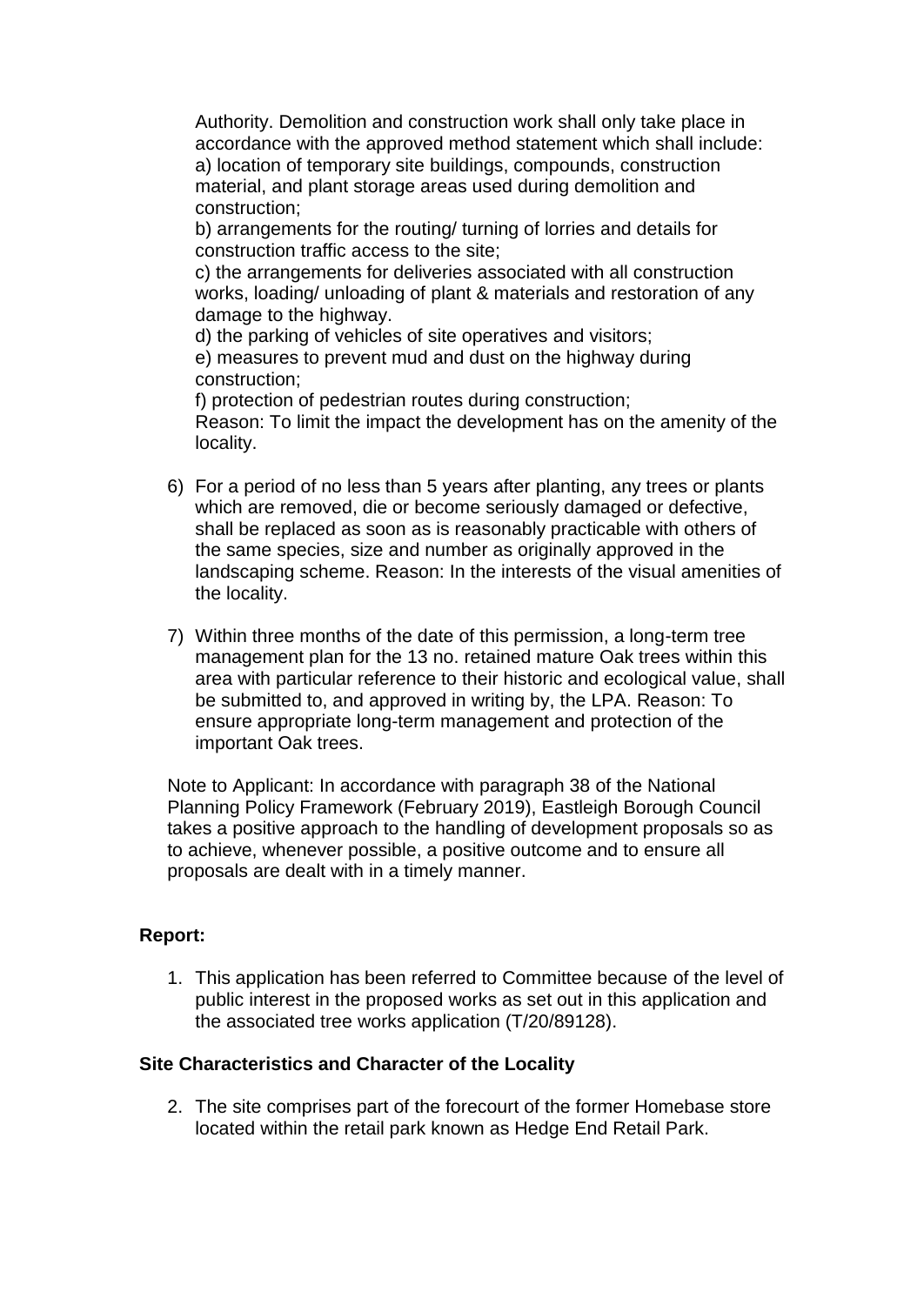- 3. The land is situated in front of the front elevation of the former Homebase store and to the west of the side elevation of the Currys PC World unit (one of two other units within the retail park). It contains 14 Oak trees and associated planting within a raised landscape area, which is surrounded by a pedestrian walkway. To the south and west of the land is the existing car parking separated from the walkway by bollards. This area is visually very prominent within the site and is in line of sight upon turning onto the access road to the retail park.
- 4. The trees were originally part of a larger group of trees in the centre of the development site which were kept when the retail park was first developed. The buildings were designed to ensure their continued retention, with the building line staggered to provide space for the trees.
- 5. The Homebase unit has been empty since Homebase vacated the site in December 2018 and has been subject to anti-social behaviour and vandalism. The building was the subject of a separate application to extend and alter the building to create two smaller retail units (planning ref. F/19/87100). This scheme was determined by the Local Area Committee on 15<sup>th</sup> June 2020 and planning permission was issued on 27<sup>th</sup> August 2020. Associated with this permitted application was an application for tree and landscape works (planning ref. F/19/87101) which was resolved to be refused at the same committee meeting.
- 6. Aside from the trees that are the subject of this application, there is relatively little tree planting within the car parking area, with the majority of dense tree cover around the curtilage of the retail park. A short line of trees is present within the site to the north of Pets at Home (a recent addition to the retail park located to the south of the original buildings) and a very small number of trees within the car park in front of Currys PC World.
- 7. Beyond the tree screen, Tollbar Way runs along the eastern boundary and the M27 lies to the west. To the north beyond the service yard (which lies behind Homebase/ Currys PC World) is Botley Road.
- 8. The site is located in a wider commercial/ retail area with a number of retail parks providing a range of retail opportunities. Industrial and employment units are also in the vicinity, located primarily along Botley Road. While this is a heavily developed area with a prominent road system, it is generally well tree'd with substantial mature tree screening along Charles Watts Way and Tollbar Way and around the curtilage of many of the retail parks. Botley Road to the north-east of the site has significantly less tree cover which creates a notably harsher environment.

## **Description of Application**

9. The application proposes the removal of the protected Oak tree (T4) and provision of hard and soft landscaping including new tree planting,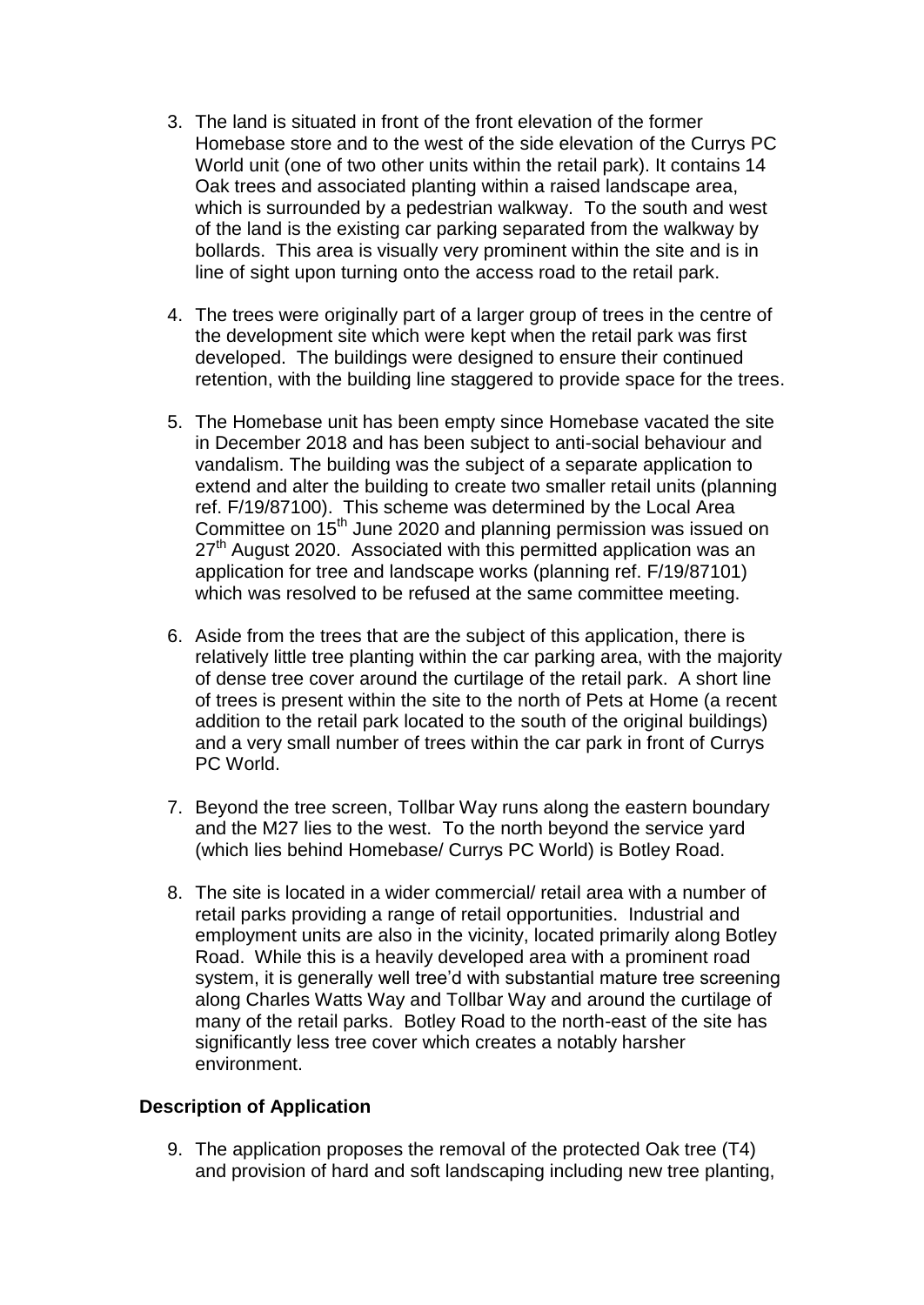the creation of amenity space and associated development. This application has arisen following discussions with the case officer and the Council's tree consultant, post-refusal of application F/19/87101.

- 10.The tree to be removed is identified as a semi-mature 'Category C' Oak tree, (defined as a tree of low quality with an estimated remaining life expectancy of at least 10 years or young trees with a stem diameter below 150mm). The proposal for hard and soft landscaping in this area includes new low-level planting, a bark path through the tree area with protective knee rail around the perimeter of the trees and seating; and insect hotels.
- 11.Across the wider retail park, provision is made for an additional 12 trees to be planted, new wildflower planting, bat and bird boxes, and deadwood loggeries, to enhance the ecological value of the site.
- 12.The application is accompanied by a Landscape Strategy including a Tree Survey Report and the necessary site location plan and landscape plans. The Preliminary Ecological Assessment submitted with the previous application (F/19/87101) provides background ecological information.
- 13.The proposal has been screened out under the Town and Country Planning (Environmental Impact Assessment) (England) Regulations 2011 as it is not Schedule 1 or 2 type development.
- 14.Screening under the Habitats Directive was not required due to the nature of the proposed development.

## **Relevant Planning History**

- 15.Outline planning permission for the development of the site was originally granted in July 1995 (planning ref. Z/33503/000/00). Condition 15 of this permission required the submission of a scheme of landscaping to include indications of all existing trees and hedgerows to be retained, together with measures for their protection. Reserved Matters were approved in September 1995 (planning ref. Z/33503/002/00).
- 16.In October 2016, an application for various tree works was granted consent under reference T/16/79086 which included works to a number of the trees that are the subject of this application, primarily to reduce the canopy. One tree within this area was turned into a monolith (removal of all branches to reduce a dead or dying tree back to its main stem).
- 17.Of particular relevance is planning application F/19/87101 which was resolved to be refused by the Local Area Committee on 15<sup>th</sup> June 2020 (decision issued 18th June 2020). This application proposed the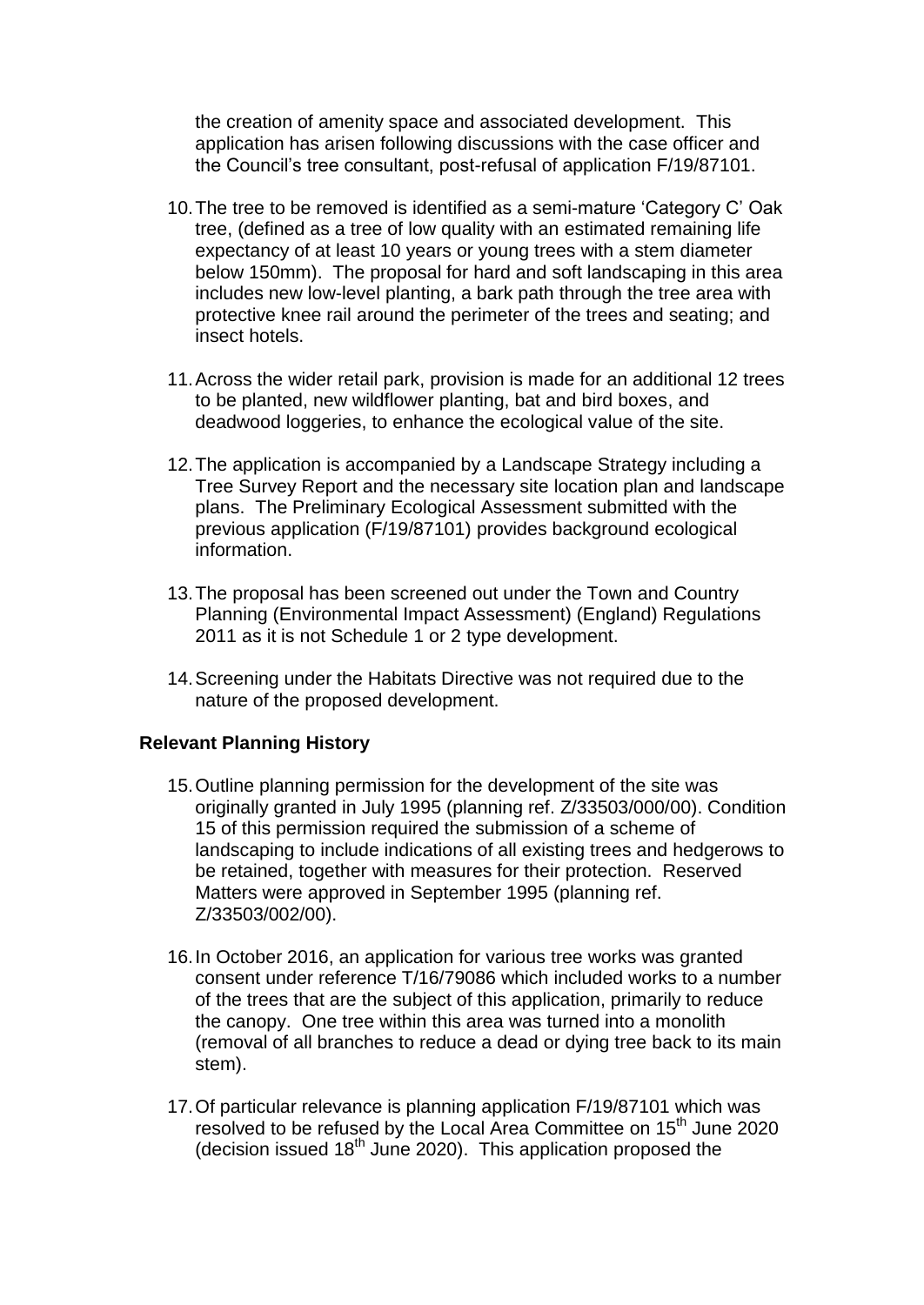removal of nine of the 14 trees within the forecourt landscape area and associated and additional landscape works.

#### **Representations Received**

- 18.Four representations were received in response to the Council's consultation, objecting to the proposals citing the following concerns:
- Tree report states T4 is in good condition, ivy growth is a natural occurrence;
- Applicant needs to desist from making numerous repetitive applications, until they get consent;
- No grounds to destroy under local/national environmental policies;
- No need to fell a healthy Oak just because it's in the wrong place;
- Mature trees should be retained as vital resource to the world;
- Not comparable to replace mature Oak with new planting;
- Oaks support thousands of species
- 19.It is also relevant that 76 representations (two duplications) have been received in relation to the associated tree works application (T/20/89128). While it is not entirely clear due to the general nature of many of the comments received, it appears all representations raise objection to the works which relate to this application.
- 20.Of these objections, approximately 20 refer to the loss of multiple or all of the trees. One objector also made reference to the traffic issues related to a foodstore occupying the site.
- 21.The following concerns were cited (summarised):
- Tree works were previously refused and therefore should be refused again;
- Tree report does not recommend felling;
- Can't identify trees to be felled;
- Shouldn't cut limbs or remove ivy as natural features;
- Works too extensive;
- Trees should only be removed if dangerous;
- Trees are protected for a reason;
- Existing habitat should be protected;
- Impact on ecosystem and wildlife;
- Need to preserve wildlife;
- The Council has declared a climate change emergency;
- The previous could operate from the site, therefore why is work needed?
- Scheme can progress without manufactured natural environment;
- Suggest reducing rent rather than felling tree;
- Signage is required rather than felling tree;
- Potential for accidental damage to trees during works;
- Should stipulate any development should include a positive contribution to the environment;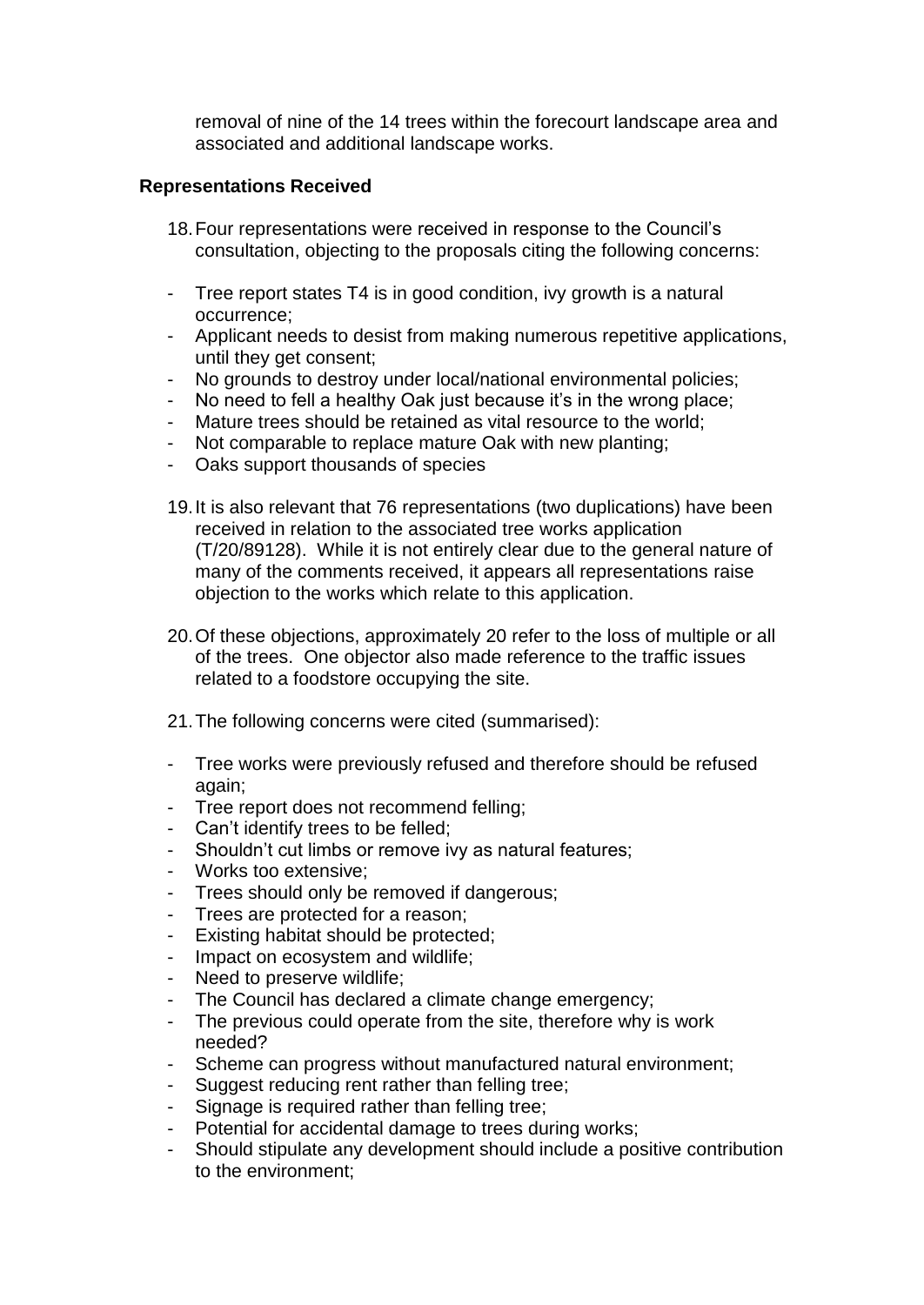- Loss of hedgerows;
- Not an area where public would sit and so not necessary to create this space;
- Not necessary to fell or prune established trees purely for aesthetic reasons;
- The nature area looks lovely as it is;
- Valuable stand of beautiful mature trees should be preserved rather than sacrificed for commercial gain. Trees would be an attractive asset;
- Only support increased biodiversity not isolating and destroying a habitat;
- If granted, will set an unwanted precedent and lead to future applications to destroy those remaining;
- Already too many trees/hedgerows being cut due to new smart motorway;
- Plenty of existing car parking space;
- The intentional destruction of an oak tree and the transformation of the area in its current state with hard and soft landscaping is in conflict with Eastleigh Borough Council's Climate Change and Environmental Emergency declaration and the urgent need to preserve biodiversity.

#### **Consultation Responses (summarised)**

- 22.West End Parish Council: Object on grounds of unnecessary felling, subject to approval by the tree officer.
- 23.Hedge End Town Council: No Objection to the removal of the low value Oak tree T4, however there are still concerns regarding the other trees and would object to any damage to these subject to the usual conditions of the tree officer. There are concerns that pathways may cause damage to the surrounding trees.
- 24.Ecology: The proposals for this application as I understand them are to remove one semi-mature oak, carry out work on other trees and undertake landscaping works to create a "pocket park" amenity space. The landscaping scheme applies to the wider retail park but my comments here are focussed on the area within the redline boundary.
- 25.The Preliminary Ecological Appraisal (PEA) by eight associates (December 2019) identifies the application site as containing amenity grassland, scrub and trees. The habitats themselves are of localised intrinsic ecological value but the lack of direct connectivity to other, suitable habitat will be a limiting factor. The Landscape Strategy (Philip Cave Associates, October 2020) indicates that the "pocket park" will include a path, woodland wildflower planting and mown, amenity grassland edges. If done sensitively, in-line with ecological recommendations this could represent a useful resource for biodiversity. The removal of the single, semi-mature oak is not a constraint in terms of ecology.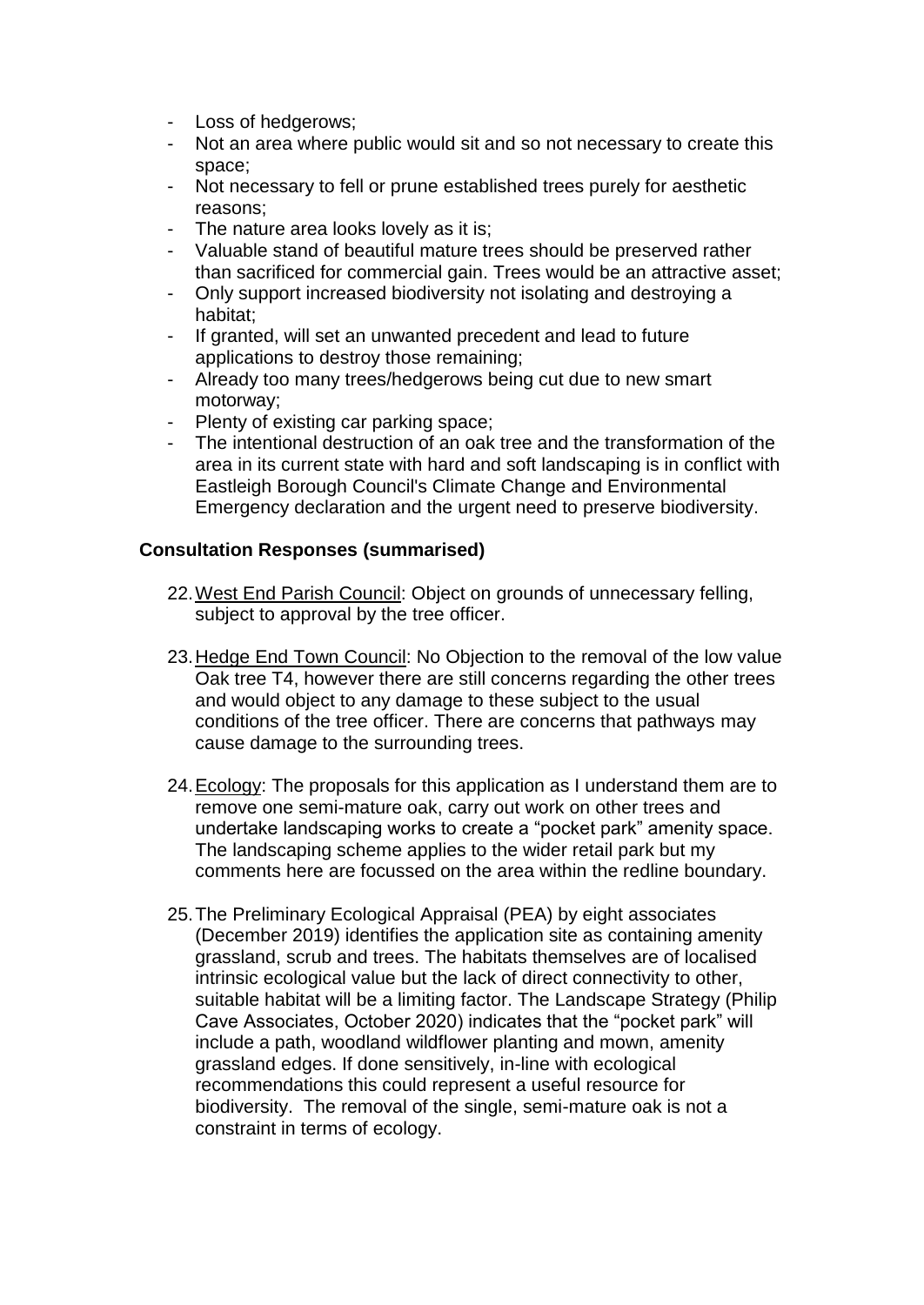- 26.The proposals as presented will not impact upon any sites designated for their nature conservation value or protected species and is therefore compliant with emerging Local Plan Policy DM11 (Nature Conservation). Provided the scheme is delivered as outlined in the Landscape Strategy and PEA and will not negatively impact existing, retained trees I raise no objection to this application.
- 27.Tree Consultant: The application boundary is relatively small and encompasses an open space to the front of existing retail units. There are 14 individual trees within the open space, with 13 of the trees being significant, mature specimens that pre-existed the retail development (main group). The other tree – the subject of this application – is located behind the main group, immediately adjacent to the retail unit.
- 28.No details are provided at this stage with regards to sensitive works within the Root Protection Areas (RPAs) of the 13 retained trees. The need for details is recognised in the Tree Survey Report in sections 5.1.3 and 6.3. The landscape proposals, as shown in the GA plan and detailed in the landscape strategy, propose several potential harmful activities that will require mitigation. It is common to provide a detailed arboricultural method statement prior to commencement, and this is the case for this site. Activities, as detailed in the landscape strategy, that have the potential to be harmful include, but are not limited to, installation of metal edging, benches, knee rails, litter bins and areas of resin bound gravel.
- 29.T14, due to its position behind the main group, is only visible to users of a small section of car park and the disused retail unit: it is not significantly visible to the public realm. Further, the tree is distinct from the main group and much younger and smaller. Its position in close proximity to the retail unit makes it unlikely to be viable in the long term because of future potential conflict with the structure. While any tree loss is regrettable, the application has proposed suitable mitigation planting numbers to compensate for the tree loss. The main group of trees are to be retained and there should be no significant effect on the overall visual amenity and ecosystem service provision of the site, subject to suitable protection of the retained trees.
- 30.Please note that I have not commented on the landscape details e.g. planting specification – only on the actions that may harm the trees through the implementation of the landscape proposals.
- 31.We raise no arboricultural objection to the proposal, subject to condition.

## **Policy Context and Designations Applicable to Site**

- Within Built-up Area Boundary
- Within Established Retail/ Commercial Area
- Tree Preservation Orders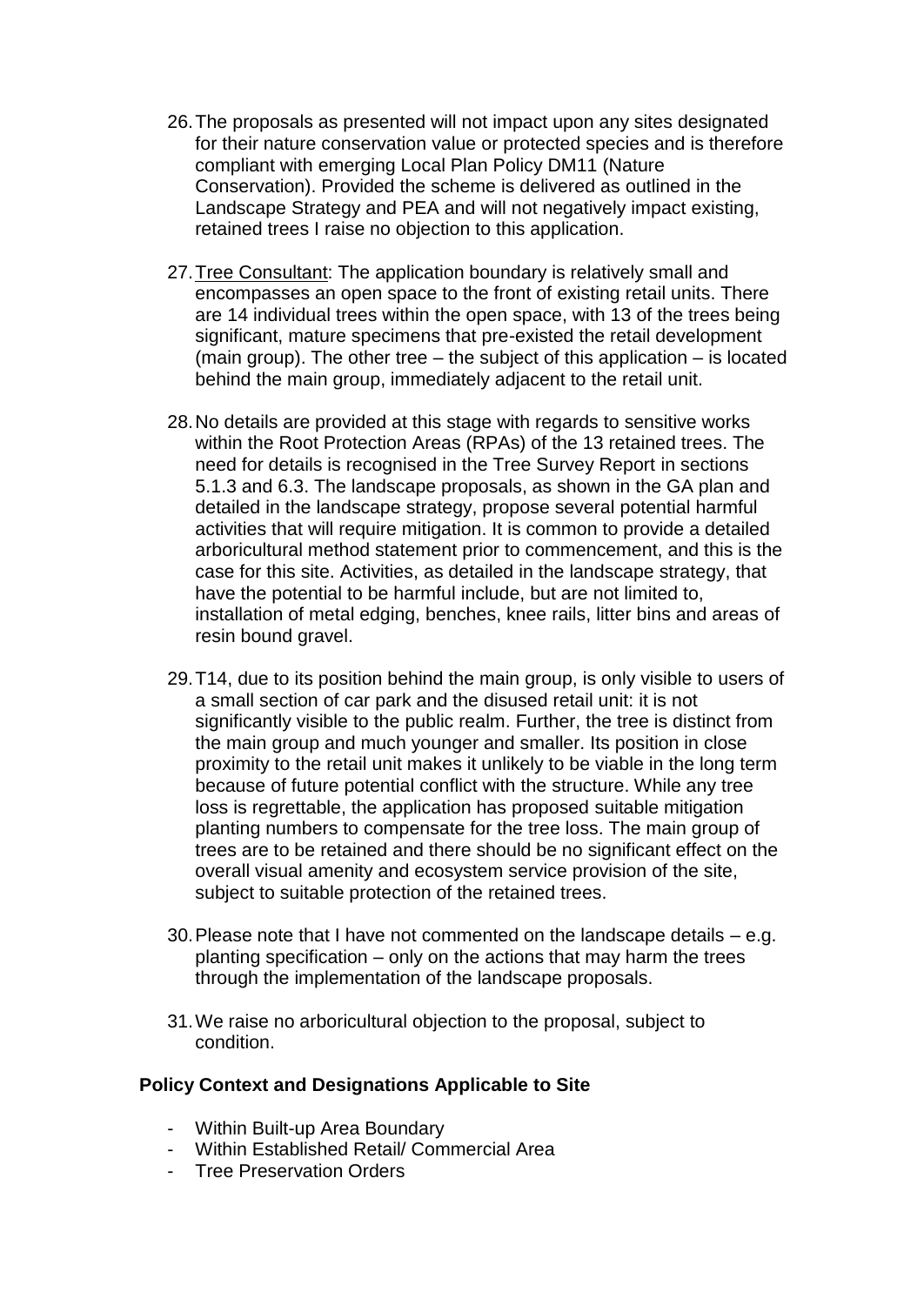## **Development Plan Saved Policies and Emerging Local Plan Policies**

## **Eastleigh Borough Local Plan Review (2001-2011)**

Saved Policies:

- 24.NC (Protected Species and Habitats)
- 25.NC (Biodiversity Protection)
- 59.BE (General Design Criteria)
- 62.BE (Disabled Access)

## **Submitted Eastleigh Borough Local Plan 2011 - 2029, July 2014**

32.The Eastleigh Borough Local Plan 2011-2029 was submitted for examination in July 2014 but the Inspector concluded that insufficient housing was being provided for in the Plan and that it was unsound. While this has not been withdrawn and remains a material consideration, it can therefore be considered to have extremely limited weight in the determination of this application.

## **Submitted Eastleigh Borough Local Plan 2016-2036**

- 33.The 2016-2036 Local Plan was submitted to the Planning Inspectorate on 31st October 2018 and the examination hearings concluded in January 2020. The Council received the Inspector's post-Hearing advice on 1 April 2020. The Council is progressing with modifications to the Local Plan to enable its adoption, anticipated in late 2020/early 2021. Given the status of the Emerging Plan, it is considered that overall at least moderate, if not considerable weight can be attributed to it. The most relevant policies are:
	- S1 (Delivering Sustainable Development)
	- S2 (Approach to New Development)
	- DM1 (General Development Criteria)
	- DM2 (Environmentally Sustainable Development)
	- DM3 (Adapting to Climate Change)
	- DM11 (Nature Conservation)

## **Supplementary Planning Documents**

- Supplementary Planning Document: Quality Places (November 2011)
- Supplementary Planning Document: Biodiversity
- Supplementary Planning Document: Environmentally Sustainable Development (March 2009)

## **National Planning Policy Framework**

34.At national level, the National Planning Policy Framework (the 'NPPF' or the 'Framework') is a material consideration of significant weight in the determination of planning applications. The National Planning Policy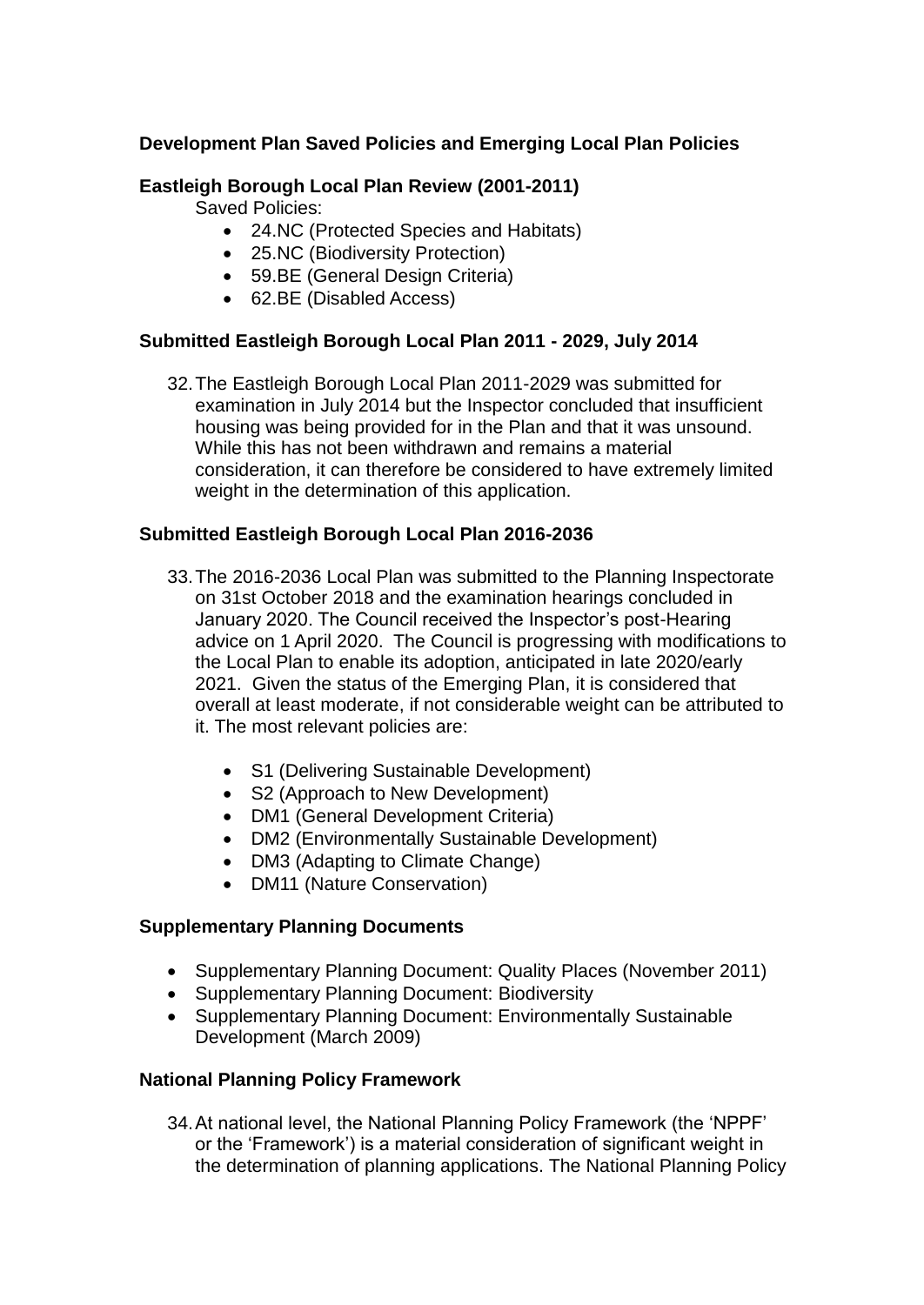Framework (the 'NPPF' or the 'Framework') states that (as required by statute) applications for planning permission must be determined in accordance with the development plan unless material considerations indicate otherwise and sets out a general presumption in favour of sustainable development unless material considerations indicate otherwise.

- 35.Paragraph 11 states that development proposals which accord with the development plan should be approved without delay. Where the development plan is absent, silent, or relevant policies are out-of-date planning permission should be granted unless the adverse impacts of the development would outweigh the benefits; or specific policies in the Framework indicate development should be restricted. Local plan policies that do not accord with the NPPF are now deemed to be "outof-date". The NPPF requires that due weight should be given to relevant policies in existing plans according to their degree of consistency with the NPPF. In other words, the closer the policies in the plan accord to the policies in the Framework, the greater the weight that may be given.
- 36.Three dimensions of sustainability are to be sought jointly: economic (supporting economy and growth); social (support strong, vibrant and healthy communities by fostering a well-designed and safe built environment, with accessible services); and environmental (contributing to, protecting and enhancing natural, built and historic environment) whilst local circumstances should also be taken into account, so that development responds to the different opportunities for achieving sustainable development in different areas.
- 37.The National Planning Policy Framework (NPPF) states that applications for planning permission must be determined in accordance with the development plan unless material considerations indicate otherwise.

## **National Planning Practice Guidance**

38.Where material, the Planning Practice Guidance which supports the provisions and policies of the NPPF should be afforded weight in the consideration and determination of planning applications.

## **Assessment of Proposal: Development Plan and / or Legislative Background**

39.Section 70(2) of the Town and Country Planning Act 1990 and Section 38(6) of the Planning and Compulsory Purchase Act 2004 require a Local Planning Authority determining an application to do so in accordance with the Development Plan unless material considerations indicate otherwise. The Development Plan comprises the Saved Policies of the Eastleigh Borough Local Plan Review 2001-2011 and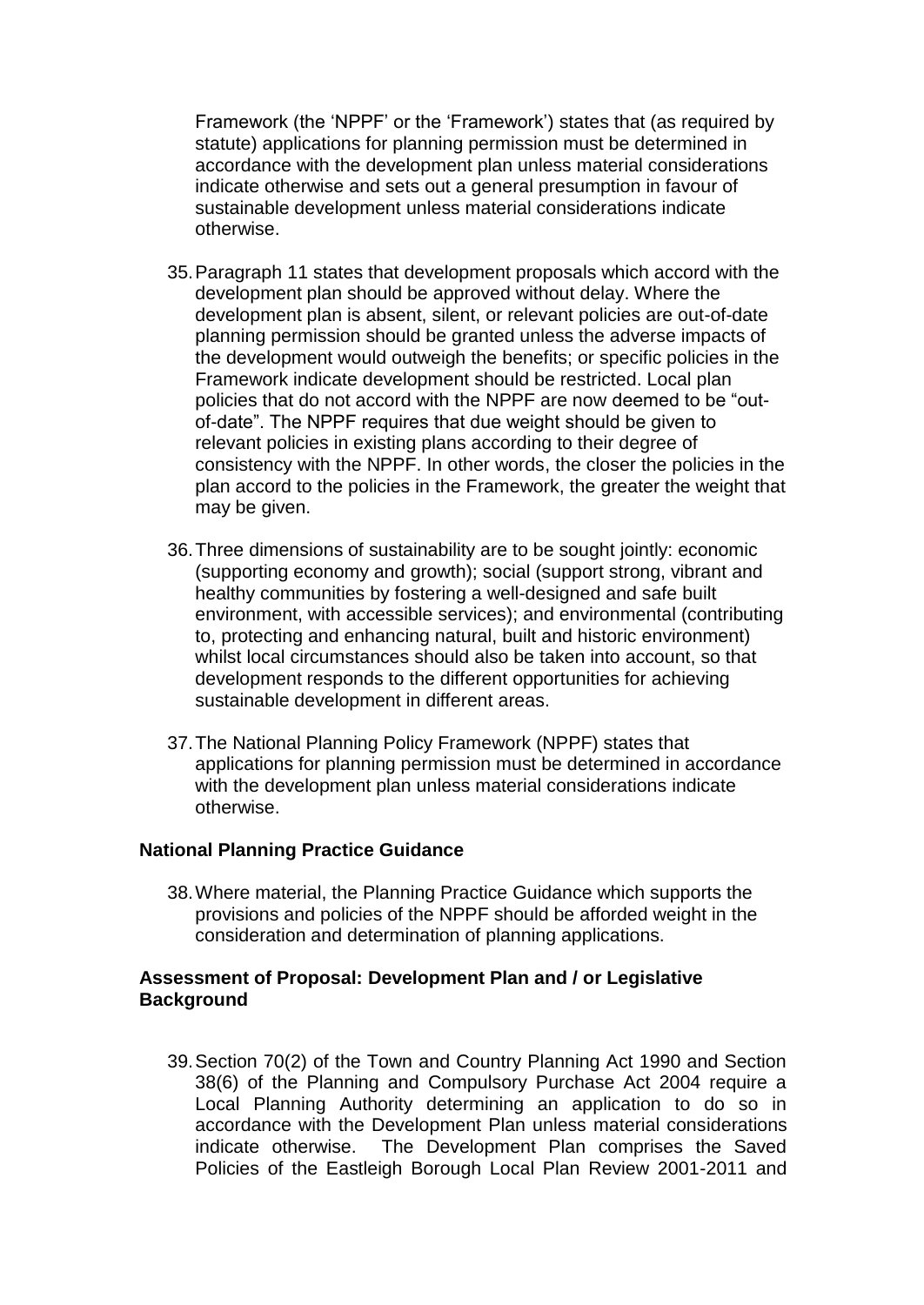the Hampshire Minerals and Waste Plan 2013 (which is not applicable in this case). The NPPF and the Planning Practice Guidance constitute material considerations of significant weight.

- 40.Section 2 of the NPPF (February 2019) states that the purpose of the planning system is to contribute to the achievement of sustainable development, which can be summarised as meeting the needs of the present without compromising the ability of future generations to meet their own needs.
- 41.Each of the three dimensions of sustainable development is considered below.
- 42.National legislation and guidance, together with local policy ensure that all planning applications are tested for their resilience to and impact on the Environment. Details elsewhere in this report set out the Climate Change and Environmental implications of this application and their proposed mitigations.

## **Economic Sustainability:**

- 43.Section 2 of the NPPF, when discussing economic sustainability, seeks to '…help build a strong, responsive and competitive economy, by ensuring that sufficient land of the right types is available in the right places and at the right time to support growth, innovation and improved productivity…'.
- 44.Paragraph 80 states that planning decisions should '…help create the conditions in which businesses can invest, expand and adapt. Significant weight should be placed on the need to support economic growth and productivity, taking into account both local business needs and wider opportunities for development.'
- 45.This application has arisen following discussions with the Local Planning Authority following the refusal of the previous application that proposed the removal of nine of the 14 Oak trees within this landscape area. The application is linked to the consented scheme to extend and subdivide the existing building within the site to enable occupation of Unit 1a by Lidl and Unit 1b by a general variety store. The works proposed under this new application are intended to improve the visibility of the second unit, 1b, to support its occupation and improve the attractiveness of the setting for shoppers, while retaining the mature trees within this area and enhancing the ecological value of the site. While refusal of this application would not physically prevent the subdivision of the existing building taking place, the applicant has indicated that it is unlikely that unit 1b would be occupied if the visibility of this unit is not improved.
- 46.It may therefore be contended that the proposal has an indirect economic benefit.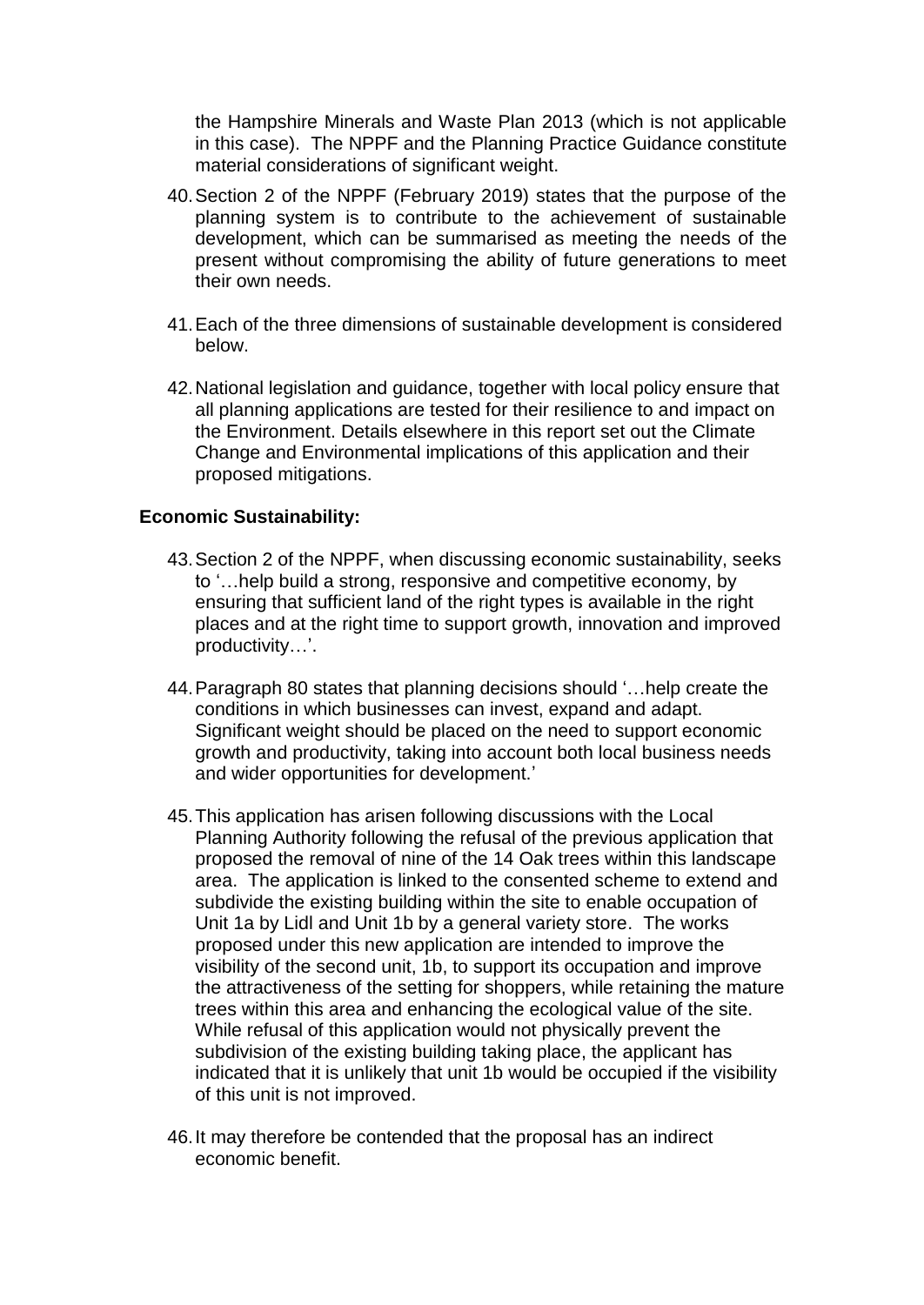## **Social Sustainability:**

- 47.The NPPF sets out the social objective 'to support strong, vibrant and healthy communities…and by fostering a well-designed and safe built environment, with accessible services and open spaces that reflect current and future needs and support communities' health, social and cultural wellbeing…' (para. 8).
- 48.Given the nature of the scheme, there are no social benefits in terms of delivering housing or the provision of accessible local facilities, such as playing fields or community buildings.
- 49.The provision of a path within the trees and seating may provide some wellbeing and amenity benefits, however this will not have a wider benefit other than to individuals coming to the retail park to shop (and potentially employees), as this is not a recreation destination nor is it a social space that may be found in a town centre location or similar.
- 50.The scheme may have an indirect benefit through supporting the occupation of one of the two retail units currently being created within the site and the related job provision.
- 51.On balance, it is considered that the scheme itself is neutral with regards to social sustainability and may have an indirect social benefit in the wider context.

## **Environmental Sustainability:**

- 52.Section 2 of the NPPF requires development to contribute to protecting and enhancing the natural, built and historic environment; including making effective use of land, helping to improve biodiversity, using natural resources prudently, minimising waste and pollution, and mitigating and adapting to climate change, including moving to a low carbon economy.
- 53.There are a number of different components to Environmental Sustainability, including consideration of site-specific planning matters and the impacts of the development on its surroundings, which are considered below under the relevant subheadings.

## **Design and Appearance:**

- 54.Paragraph 127 states that planning decisions should ensure the developments are visually attractive; sympathetic to local character and history, including the surrounding built environment and landscape setting; and establish or maintain a strong sense of place.
- 55.Saved Policy 59.BE of the Local Plan requires development to take full and proper account of the context of the site including the character and appearance of the locality. Development is required to be appropriate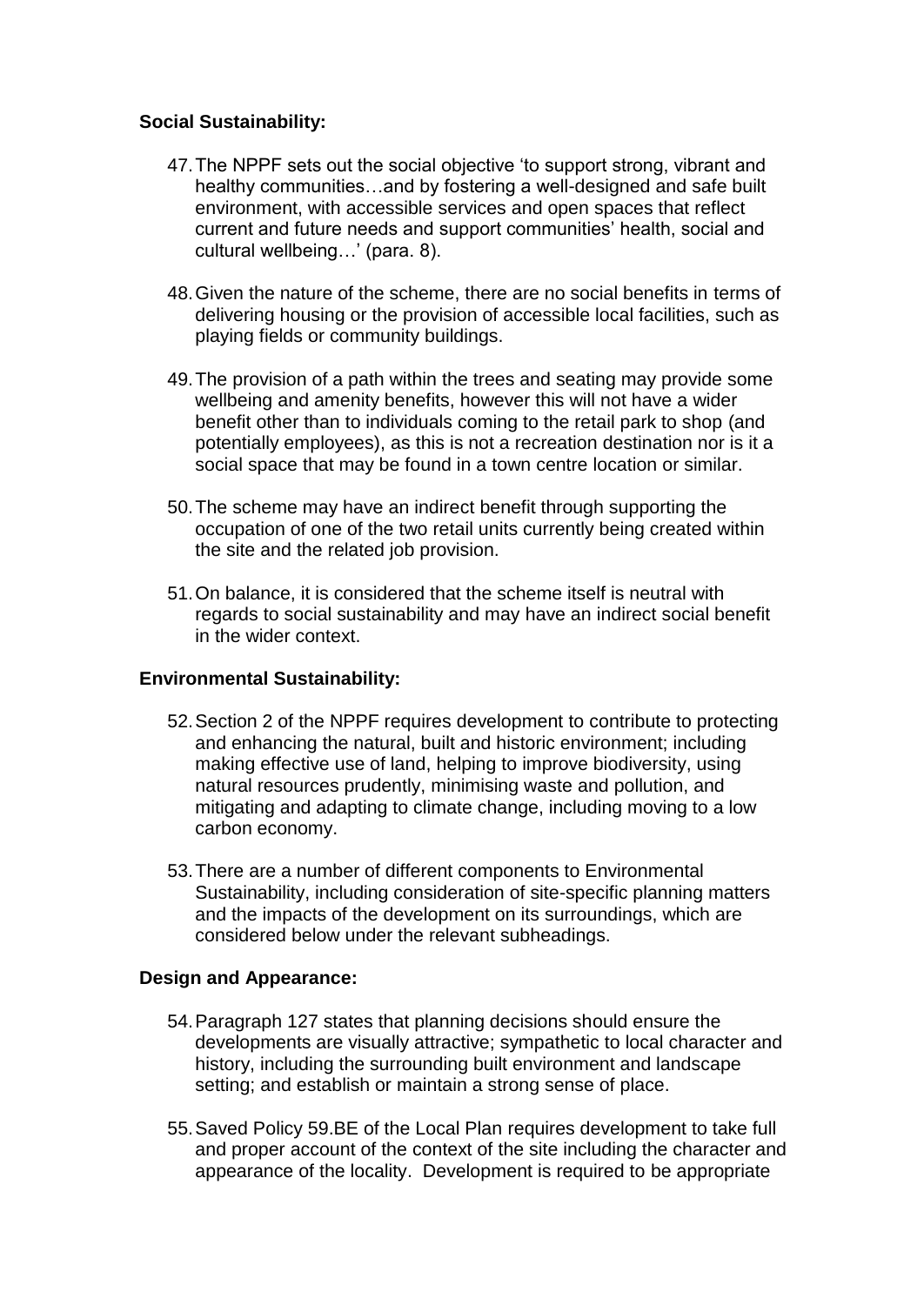in mass, scale, materials, layout, design and siting, both in themselves and in relation to adjoining features including natural features and trees worthy of retention. It also requires a high standard of landscape design, and a satisfactory means of access and layout for vehicles, cyclist and pedestrians.

- 56.As discussed previously, the mature Oak trees were part of a larger group of trees within the development site when outline consent was granted in 1995. These trees provide a link to the historic land use and are an unusual and distinctive feature in a retail park environment. The amended scheme secures the retention of the majority of these trees, with the removal of one semi-mature tree located close to the existing building façade. Retention of the mature Oak trees is a significant concern for third parties, as expressed in many of the representations received to the associated application for tree works.
- 57.The provision of a 'pocket park' with path, woodland wildflower planting and mown amenity grassland edges allows this area to provide a more functional, attractive, amenity space within the site. While it does increase the level of hard surfacing in the northwest corner of this landscape area with the associated loss of the tree, the design of the park and the wider landscape proposals are of good quality and introduce a number of ecological enhancements and other wider benefits. No changes are proposed to the car parking area as a result of this proposal. The scheme takes account of the setting of the landscape area and the protected mature English Oak trees and justification is provided for the removal of T4. On balance therefore, the proposal is considered to accord with saved policy 59.BE and emerging policy DM1.

#### **Ecology and Trees:**

- 58.Paragraph 175 of the NPPF requires Local Planning Authorities to apply a number of principles to protect and enhance biodiversity and geodiversity. These include:
	- a) 'if significant harm to biodiversity resulting from a development cannot be avoided (through locating on an alternative site with less harmful impacts), adequately mitigated, or, as a last resort, compensated for, then planning permission should be refused;…
	- b) development resulting in the loss or deterioration of irreplaceable habitats (such as ancient woodland and ancient or veteran trees) should be refused, unless there are wholly exceptional reasons and a suitable compensation strategy exists…'
- 59.Chapter 15 of the NPPF sets out the Government's position regarding conserving and enhancing the natural environment.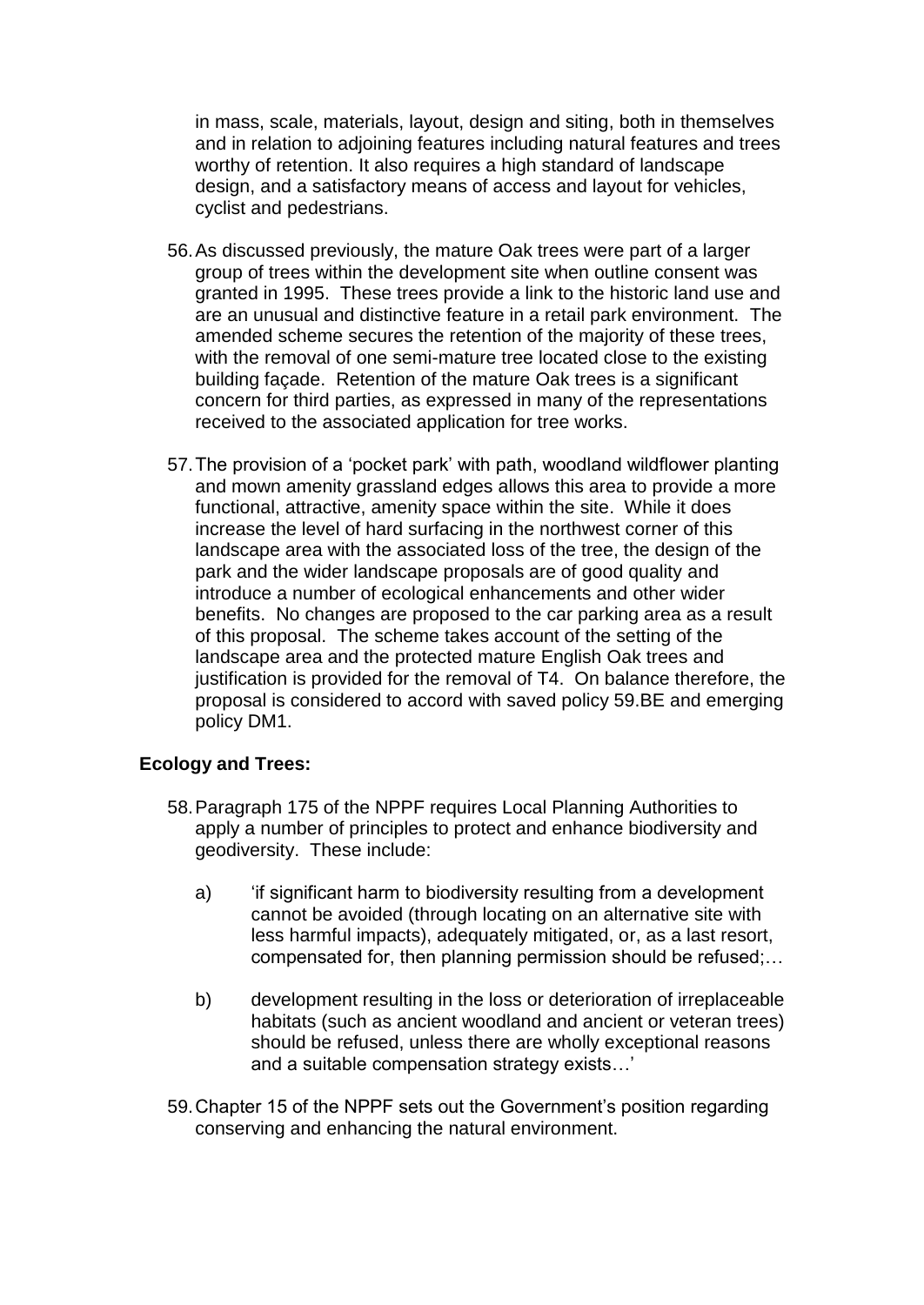- 60.Paragraph 170 states that planning decisions should protect and enhance valued landscapes and sites of biodiversity value; recognise the wider benefits from natural capital and ecosystem services, including of trees; and minimise impacts on, and provide net gains for, biodiversity.
- 61.The proposal would result in the loss of one semi-mature English Oak tree close to the proposed front entrance for the new Unit 1b. This tree forms part of the group of 14 Oak trees, which as a group provide very high levels of public visual amenity due to their size and position relative to the public realm. These trees are visible outside of the retail park curtilage throughout the year, although during the summer period, when the surrounding tree screen is in leaf, these trees form part of the wider green backdrop. In addition, the trees provide multiple ecosystem services in what is a significant expansive of hard standing and in close proximity to sizeable built structures. These trees, both individually and as a group, will be providing services such as storm water management, pollution control, microclimate regulation, habitat, and carbon storage and sequestration.
- 62.However, T4 is distinct from the main group of 13 mature Oak trees, through age, size and location, as recognised by the Council's Tree Consultant. This semi-mature tree is notably younger and smaller than the trees within the main group and is separate to this group, sited behind the main group and located in close proximity to, and leaning towards, the façade of the building.
- 63.As a category C tree, it has a lesser value to the other trees within this site (although is not without value) and the location of the tree close to the building limits the scope of the tree to thrive, particularly as it would be more likely to require continued pruning/ tree works to ensure clearance of the building and minimise debris on the pedestrian walkway. The Council's Tree Consultant acknowledges that it is unlikely to be viable in the long term. The loss of this tree is not considered to significantly impact the functioning of this group in terms of ecosystem services.
- 64.The area under the trees is amenity grassland and bound in places by low level shrubs/scrub including holly and brambles. As discussed by the Council's Ecologist, these habitats themselves are of localised intrinsic ecological value but the lack of direct connectivity to other, suitable habitat is a limiting factor.
- 65.The proposals for the pocket park will include a path, woodland wildflower planting and mown, amenity grassland edges. The path through the area is proposed to be bark, minimising any impact on the root protection area of the trees while allowing visitors to experience them in closer proximity. The trees are protected from close physical access due to the addition of low-level railings; and woodland wildflowers, flowering and/or berrying shrubs and insect hotels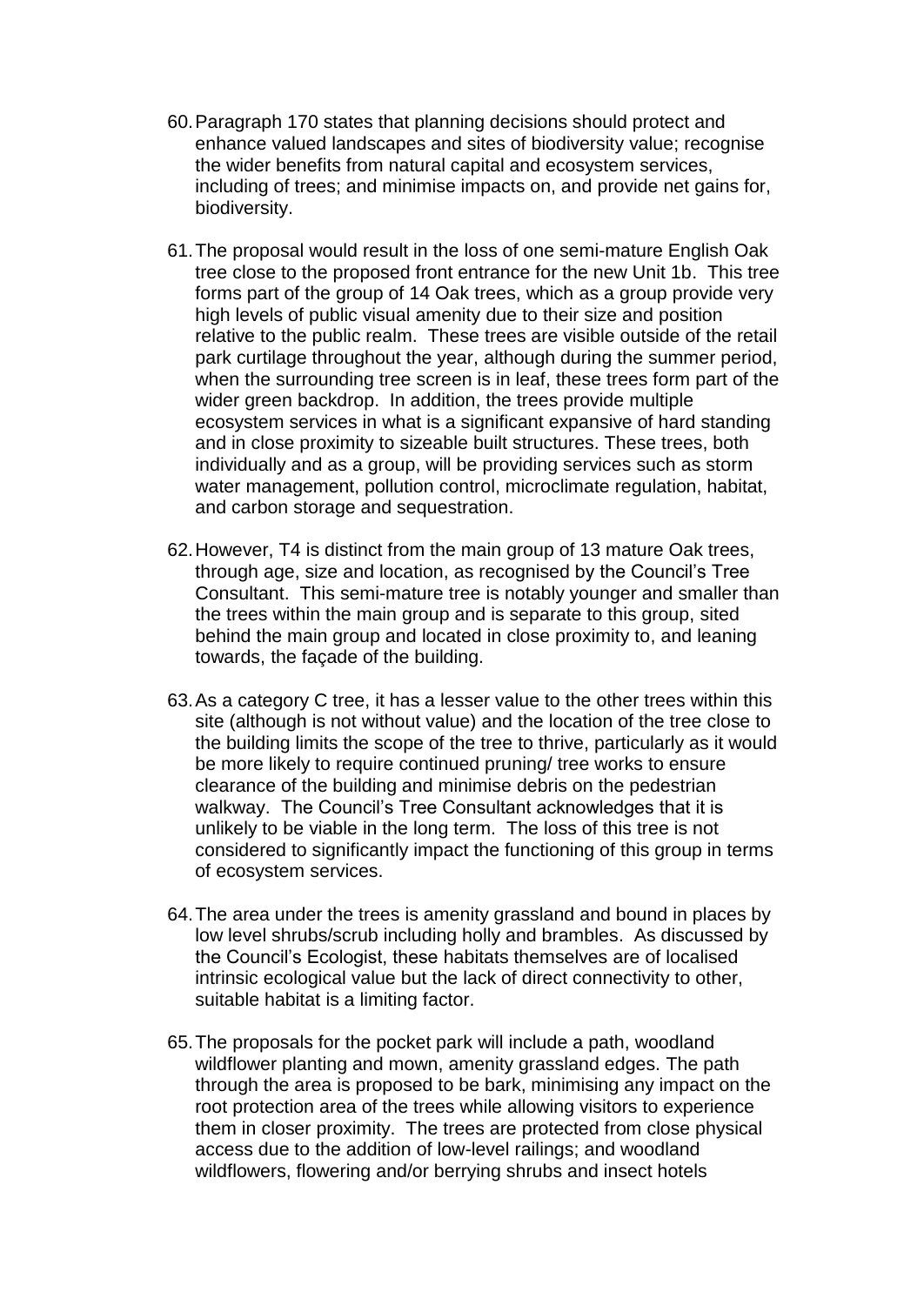encourage wildlife. Benches are to be provided for visitors and employees to sit. Porous resin bounded gravel is to be used in the northwest corner to enable improved access to the entrance to Unit 1b, while allowing surface water to drain away.

- 66.The Council's Ecologist considers that if done sensitively, in-line with ecological recommendations, the pocket park could represent a useful resource for biodiversity, improving the ecological value of this space. They confirm that the removal of the single, semi-mature Oak is not a constraint in terms of ecology.
- 67.To mitigate the loss of the Oak tree, the wider landscape scheme proposes the planting of 12 additional trees. One of these trees is to be planted within the interior of the park, extending the line of trees towards the Pets At Home unit and a further 11 trees are to be planted along the boundary of the wider site in a range of locations. Additional enhancements include replacement of over-mature shrubs and planting of bare areas with wild flowers, native and flowering/berrying shrubs and ground cover; deadwood loggeries for invertebrates; and bird and bat boxes. These works will further improve the ecological and amenity value of the site.
- 68.Saved policy 25.NC states that development that adversely affects a habitat or feature of importance for wild fauna and flora will not be permitted, unless it can be demonstrated to the satisfaction of the Council that the benefits of the development outweigh the adverse impacts; the adverse impacts are unavoidable, and; appropriate measures are taken which would mitigate or compensate for any adverse impact. The proposals as presented will not impact upon any sites designated for their nature conservation value or protected species.
- 69.Emerging policy DM11 supports the protection, conservation and enhancement of natural features and specifically references trees important to biodiversity and local character. The proposal therefore similarly accords with this emerging policy. Provided the scheme is delivered as outlined in the Landscape Strategy and will not negatively impact existing, retained trees, the Council's Ecologist raises no objection.
- 70.On balance therefore, the loss of the Oak tree (T4), recognising its limited long-term viability, and weighed against the proposed ecological enhancements in the immediate vicinity and site-wide and the mitigation planting of 12 trees, can be justified.
- 71.Concerns have been raised by third parties and Hedge End Town Council regarding the potential for accidental damage to the mature trees being retained. All remaining trees can be protected during the non-tree related works associated with this application, with the exception of landscaping works to the pocket park. The proposed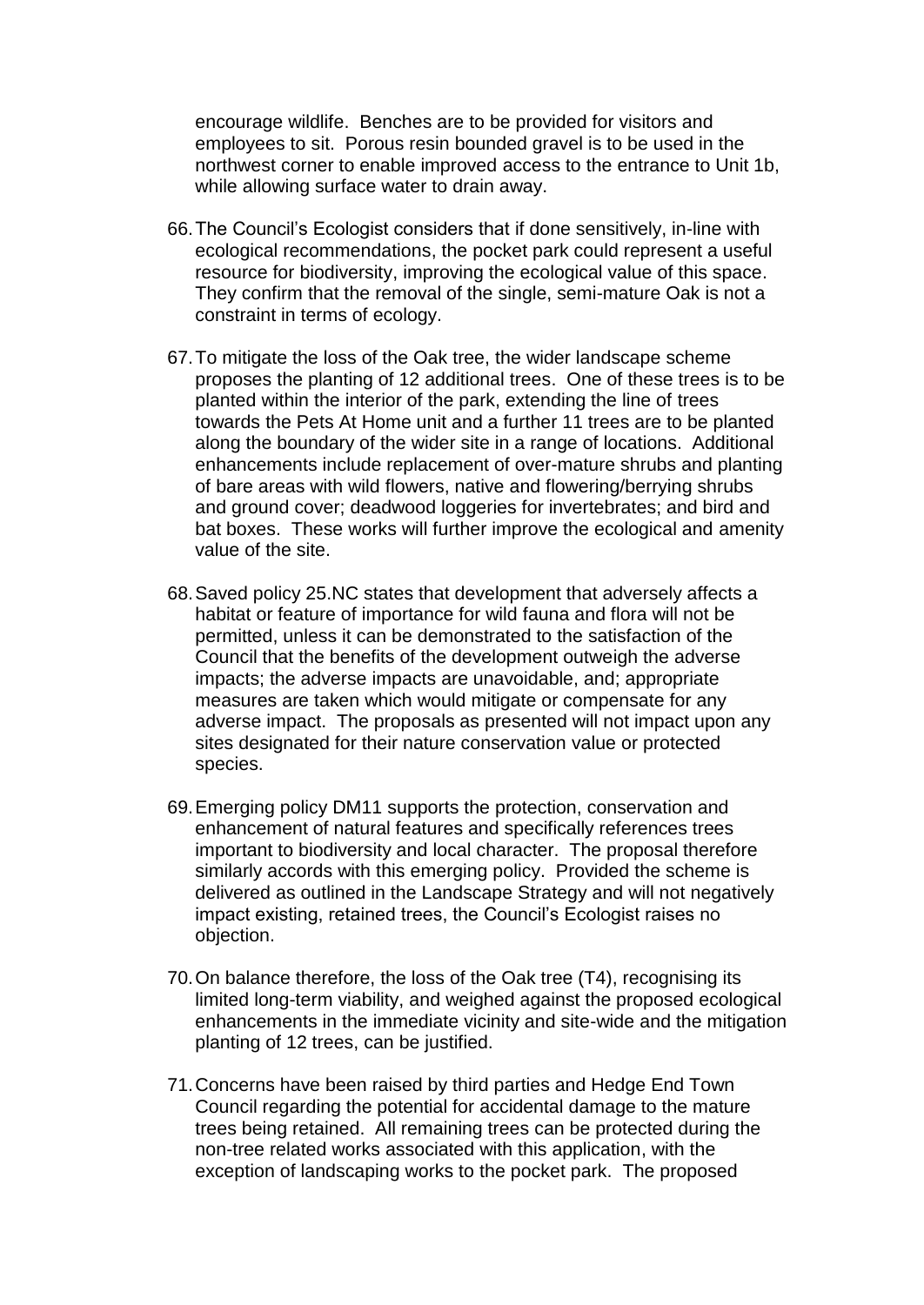landscaping works and the planting within, or in close proximity to, the combined root protection area of the remaining TPO'd trees would have the potential to have an adverse impact on the health and vitality of these trees. It is therefore essential that mitigation measures are specified and appropriately implemented.

- 72.The tree survey report that accompanies this application recommends that a detailed method statement for the landscape and groundworks associated with the pocket park is produced and duly implemented. This shall include suitable No-Dig construction methods and materials, and the exclusion of all but pedestrian operated machinery. A condition is therefore recommended to require the submission of this method statement and compliance with the approved document.
- 73.Given the high value of these trees, both arboricultural/ecological and societal, and the potential for longer-term maintenance work to be required, it is considered appropriate to require the submission of a long-term management plan for these trees to secure a suitable level of maintenance and management protecting the longevity of this important feature.

## **Climate Change:**

- 74.National legislation and guidance, together with local policy ensure that all planning applications are tested for their resilience to and impact on the environment.
- 75.The NPPF (paragraphs 148-154), Saved Policies 34.ES and 37.ES of the Local Plan, and emerging Policies S1, DM2 and DM3 of the submitted Local Plan require development to be sustainable in terms of resource use, climate change and energy use.
- 76.The ecosystem services that the Oak trees provide have been discussed in brief above. The loss of this single semi-mature Oak tree is not considered to significantly impact the services provided by this group of mature Oak trees and the planting of 12 trees as mitigation will, in time, provide additional ecosystem services.
- 77.It must also be noted that Eastleigh Borough Council has declared a Climate and Environmental Emergency. While the loss of trees is to be resisted (as has been demonstrated through the refusal of the earlier planning application on this site)' on balance, the ecological enhancements and wider benefits delivered through the removal of this tree would in this instance mitigate the impact of this loss.

## **Other material considerations**

**Equalities Implications:**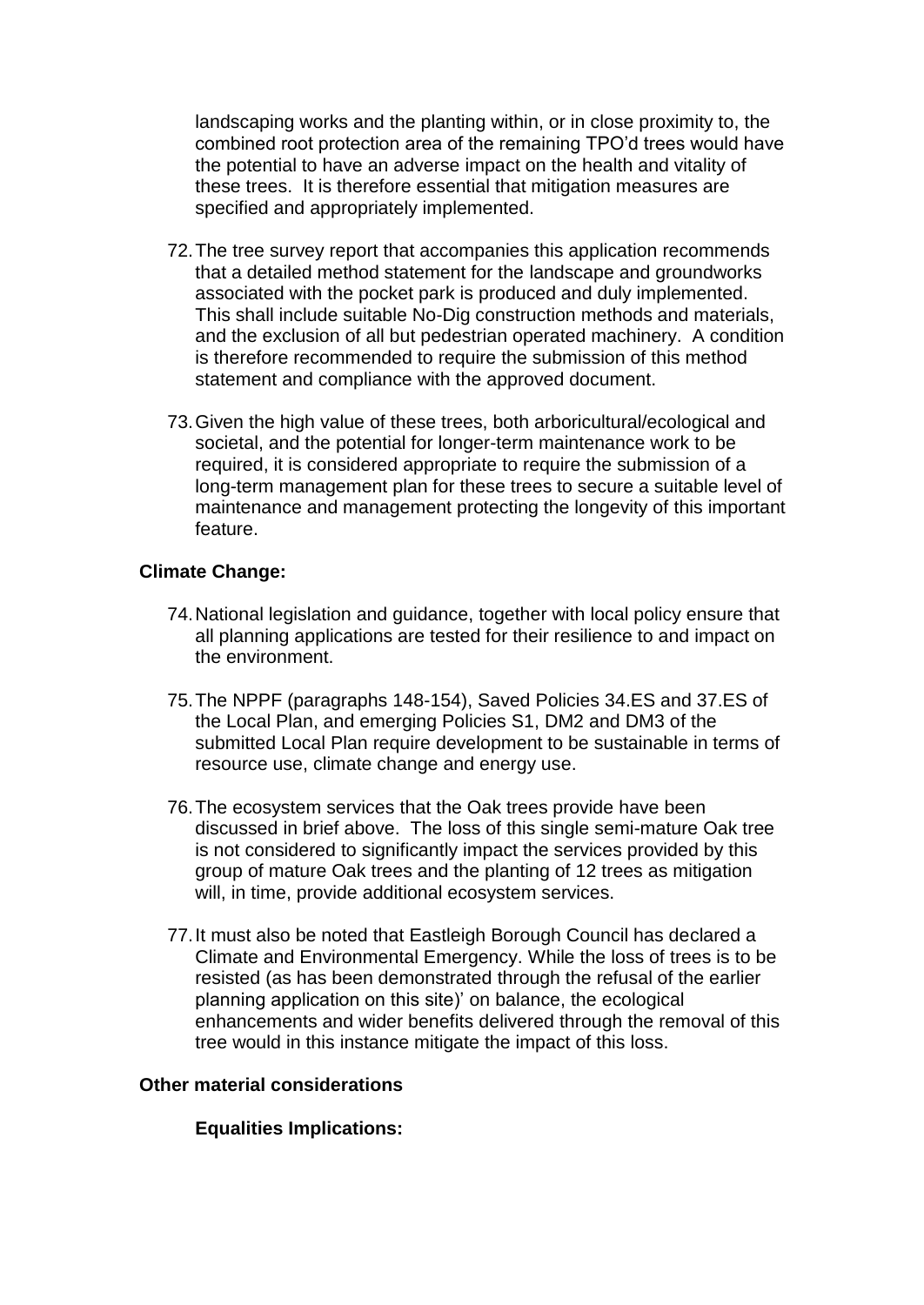- 78.Section 149 of the Equalities Act 2010 created the public sector equality duty. Section149 states:-
- A public authority must, in the exercise of its functions, have due regard to the need to:
	- a. eliminate discrimination, harassment, victimisation and any other conduct that is prohibited by or under this Act;
	- b. advance equality of opportunity between persons who share a relevant protected characteristic and persons who do not share it;
	- c. foster good relations between persons who share a relevant protected characteristic and persons who do not share it.
- 79.When making policy decisions, the Council must take account of the equality duty and in particular any potential impact on protected groups. It is considered that this application does not raise any equality implications.

#### **Conclusion**

80.The loss of the Oak tree (T4), recognising its limited long-term viability, must be weighed against the benefits that could be delivered by the proposed scheme. When weighed against the proposed ecological enhancements in the immediate vicinity and site-wide; the mitigation planting of 12 trees; the visual and functional amenity improvements to this area; and the potential economic benefits, in this instance it is considered the loss of the tree can be justified and adequately and appropriately mitigated. The recommendation is therefore to grant planning permission, subject to conditions.